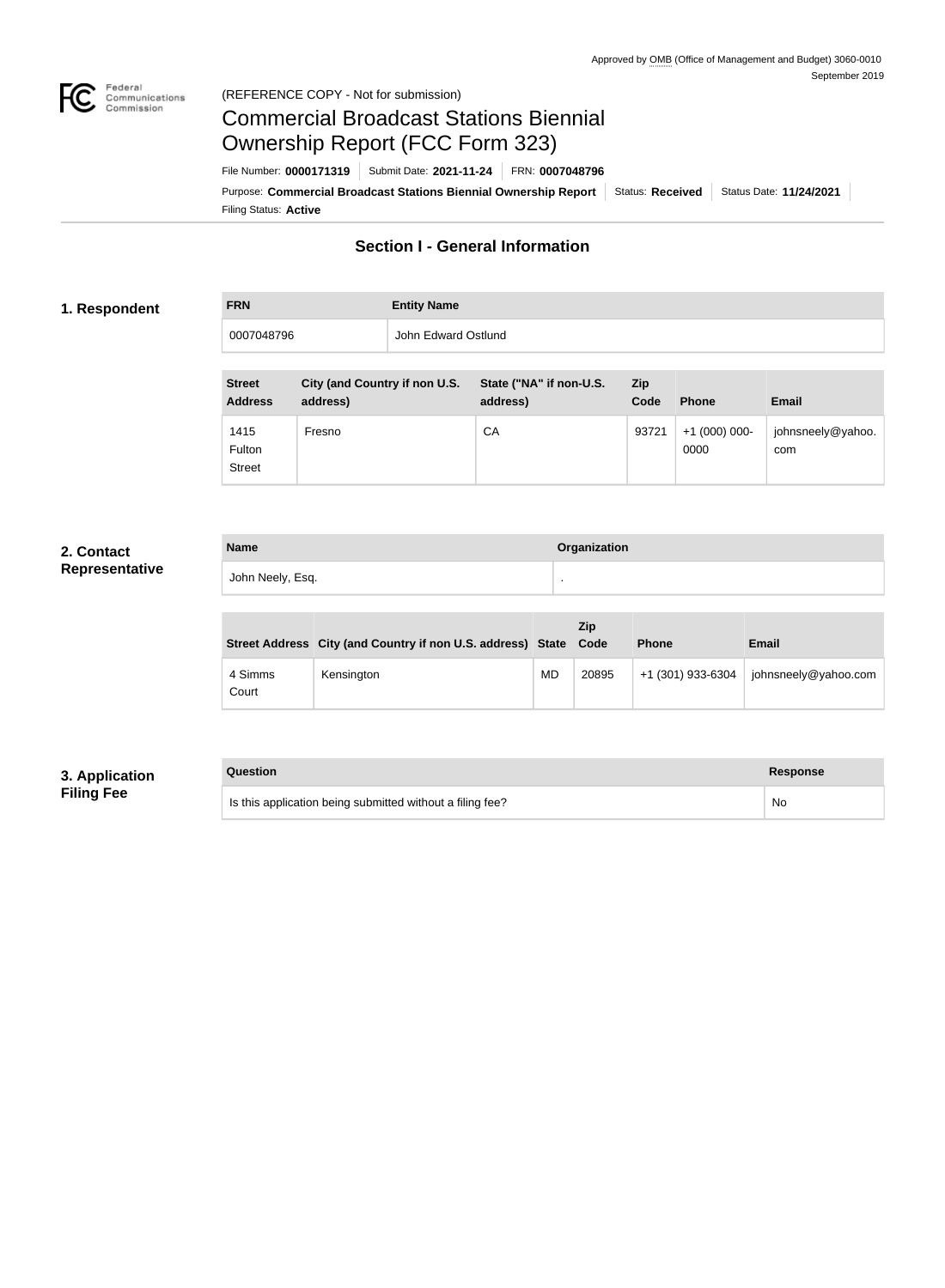| <b>Fees</b> | <b>Application Type</b> | <b>Form Number</b> | <b>Fee Code</b> | Quantity | <b>Fee Amount</b> | <b>Subtotal</b> |
|-------------|-------------------------|--------------------|-----------------|----------|-------------------|-----------------|
|             | Biennial                | Form 323           | <b>MAR</b>      |          | 85                | \$85.00         |
|             |                         |                    |                 |          | Total             | \$85.00         |

# **4. Nature of Respondent**

| (a) Provide the following information about the Respondent: |                       |  |
|-------------------------------------------------------------|-----------------------|--|
| <b>Relationship to stations/permits</b>                     | Licensee              |  |
| <b>Nature of Respondent</b>                                 | Other<br>joint tenant |  |

| (b) Provide the following information about this report: |                                                                                                                                                                                        |
|----------------------------------------------------------|----------------------------------------------------------------------------------------------------------------------------------------------------------------------------------------|
| <b>Purpose</b>                                           | Biennial                                                                                                                                                                               |
| "As of" date                                             | 10/01/2021                                                                                                                                                                             |
|                                                          | When filing a biennial ownership report or validating<br>and resubmitting a prior biennial ownership report, this<br>date must be Oct. 1 of the year in which this report is<br>filed. |

#### **5. Licensee(s) and Station(s)**

#### **Respondent is filing this report to cover the following Licensee(s) and station(s):**

| Licensee/Permittee Name |                  |               | <b>FRN</b>   |                |  |
|-------------------------|------------------|---------------|--------------|----------------|--|
| John Edward Ostlund     |                  |               | 0007048796   |                |  |
|                         |                  |               |              |                |  |
| Fac. ID No.             | <b>Call Sign</b> | <b>City</b>   | <b>State</b> | <b>Service</b> |  |
| 18407                   | <b>KYNO</b>      | <b>FRESNO</b> | CA           | AM             |  |

# **Section II – Biennial Ownership Information**

| 1. 47 C.F.R.           |
|------------------------|
| <b>Section 73.3613</b> |
| and Other              |
| Documents              |

Licensee Respondents that hold authorizations for one or more full power television, AM, and/or FM stations should list all contracts and other instruments set forth in 47 C.F.R. Section 73.3613(a) through (c) for the facility or facilities listed on this report. In addition, attributable Local Marketing Agreements (LMAs) and attributable Joint Sales Agreements (JSAs) must be disclosed by the licensee of the brokering station on its ownership report. If the agreement is an attributable LMA, an attributable JSA, or a network affiliation agreement, check the appropriate box. Otherwise, select "Other." Non-Licensee Respondents, as well as Licensee Respondents that only hold authorizations for Class A television and/or low power television stations, should select "Not Applicable" in response to this question.

Not Applicable.

**2. Ownership Interests**

**(a)** Ownership Interests. This Question requires Respondents to enter detailed information about ownership interests by generating a series of subforms. Answer each question on each subform. The first subform listing should be for the Respondent itself. If the Respondent is not a natural person, also list each of the officers, directors, stockholders, non-insulated partners, non-insulated members, and any other persons or entities with a direct attributable interest in the Respondent pursuant to the standards set forth in 47 C.F.R. Section 73.3555. (A "direct" interest is one that is not held through any intervening companies or entities.) List each interest holder with a direct attributable interest in the Respondent separately.

Leave the percentage of total assets (Equity Debt Plus) field blank for an interest holder unless that interest holder has an attributable interest in the Respondent solely on the basis of the Commission's Equity Debt Plus attribution standard, 47 C.F.R. Section 73.3555, Note 2(i).

In the case of vertical or indirect ownership structures, list only those interests in the Respondent that also represent an attributable interest in the Licensee(s) for which the report is being submitted.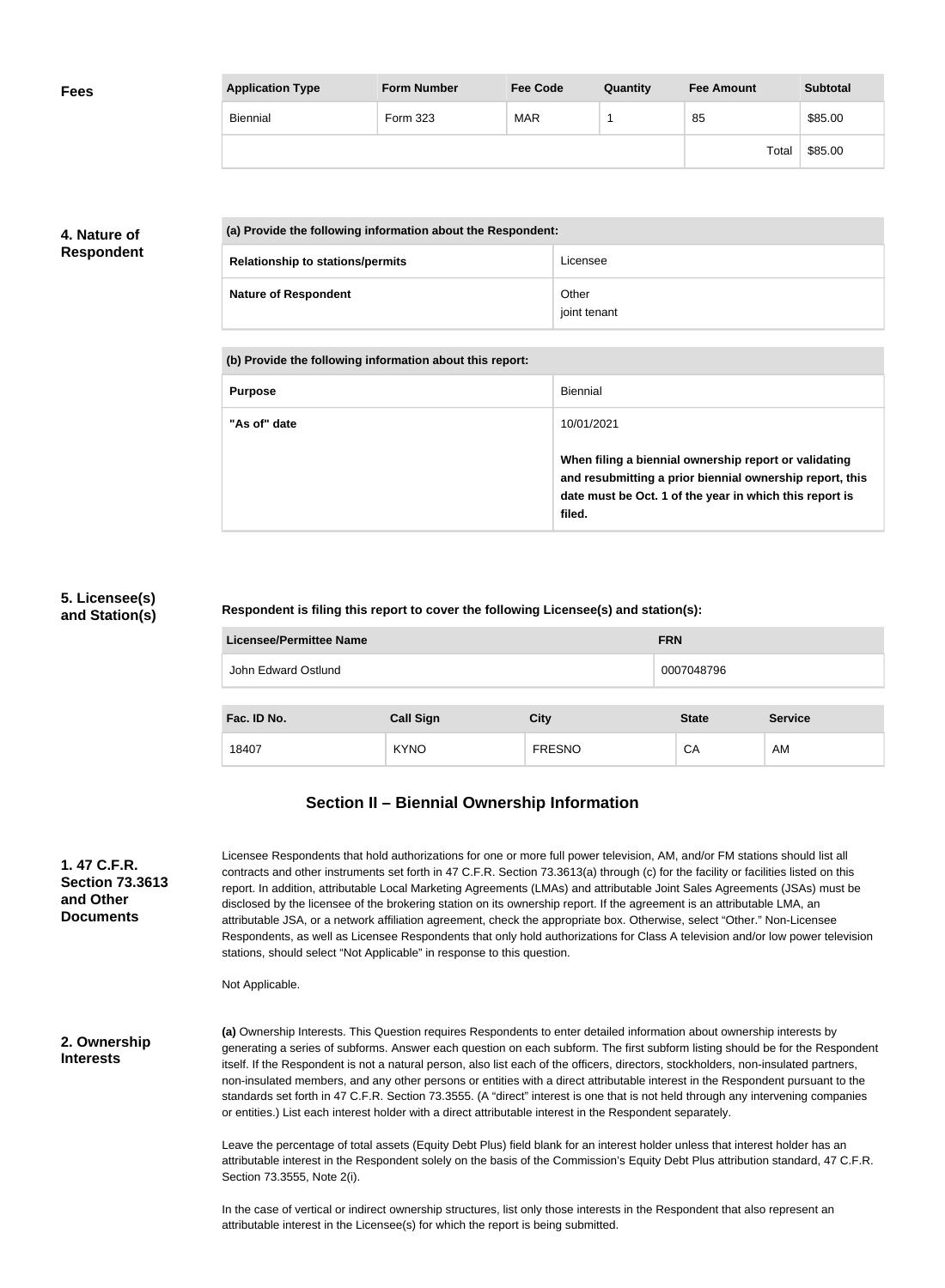Entities that are part of an organizational structure that includes holding companies or other forms of indirect ownership must file separate ownership reports. In such a structure do not report, or file a separate report for, any interest holder that does not have an attributable interest in the Licensee(s) for which the report is being submitted.

Please see the Instructions for further detail concerning interests that must be reported in response to this question.

The Respondent must provide an FCC Registration Number for each interest holder reported in response to this question. Please see the Instructions for detailed information and guidance concerning this requirement.

| <b>Ownership Information</b>                            |                                                                                      |                                                         |                            |  |
|---------------------------------------------------------|--------------------------------------------------------------------------------------|---------------------------------------------------------|----------------------------|--|
| <b>FRN</b>                                              | 0007048796                                                                           |                                                         |                            |  |
| <b>Entity Name</b>                                      | John Edward Ostlund                                                                  |                                                         |                            |  |
| <b>Address</b>                                          | PO Box                                                                               |                                                         |                            |  |
|                                                         | Street 1                                                                             | 1415 Fulton Street                                      |                            |  |
|                                                         | <b>Street 2</b>                                                                      |                                                         |                            |  |
|                                                         | <b>City</b>                                                                          | Fresno                                                  |                            |  |
|                                                         | State ("NA" if non-U.S.<br>address)                                                  | CA                                                      |                            |  |
|                                                         | <b>Zip/Postal Code</b>                                                               | 93721                                                   |                            |  |
|                                                         | Country (if non-U.S.<br>address)                                                     | <b>United States</b>                                    |                            |  |
| <b>Listing Type</b>                                     | Respondent                                                                           |                                                         |                            |  |
| <b>Positional Interests</b><br>(check all that apply)   | Respondent                                                                           |                                                         |                            |  |
| <b>Tribal Nation or Tribal</b><br><b>Entity</b>         |                                                                                      | Interest holder is not a Tribal nation or Tribal entity |                            |  |
| <b>Interest Percentages</b><br>(enter percentage values | Voting                                                                               | 0.0%                                                    | <b>Jointly Held?</b><br>No |  |
| from 0.0 to 100.0)                                      | <b>Equity</b>                                                                        | 0.0%                                                    |                            |  |
|                                                         | <b>Total assets (Equity Debt</b><br>Plus)                                            | 0.0%                                                    |                            |  |
| that do not annoar on this ronort?                      | Does interest holder have an attributable interest in one or more broadcast stations |                                                         | Yes                        |  |

**Ownership Information**

| that do not appear on this report? |                                     |                    |  |  |
|------------------------------------|-------------------------------------|--------------------|--|--|
|                                    |                                     |                    |  |  |
| <b>Ownership Information</b>       |                                     |                    |  |  |
| <b>FRN</b>                         | 0019312958                          |                    |  |  |
| <b>Name</b>                        | Katrina V. Ostlund                  |                    |  |  |
| <b>Address</b>                     | PO Box                              |                    |  |  |
|                                    | Street 1                            | 1415 Fulton Street |  |  |
|                                    | <b>Street 2</b>                     |                    |  |  |
|                                    | <b>City</b>                         | Fresno             |  |  |
|                                    | State ("NA" if non-U.S.<br>address) | CA                 |  |  |
|                                    | <b>Zip/Postal Code</b>              | 93721              |  |  |
|                                    |                                     |                    |  |  |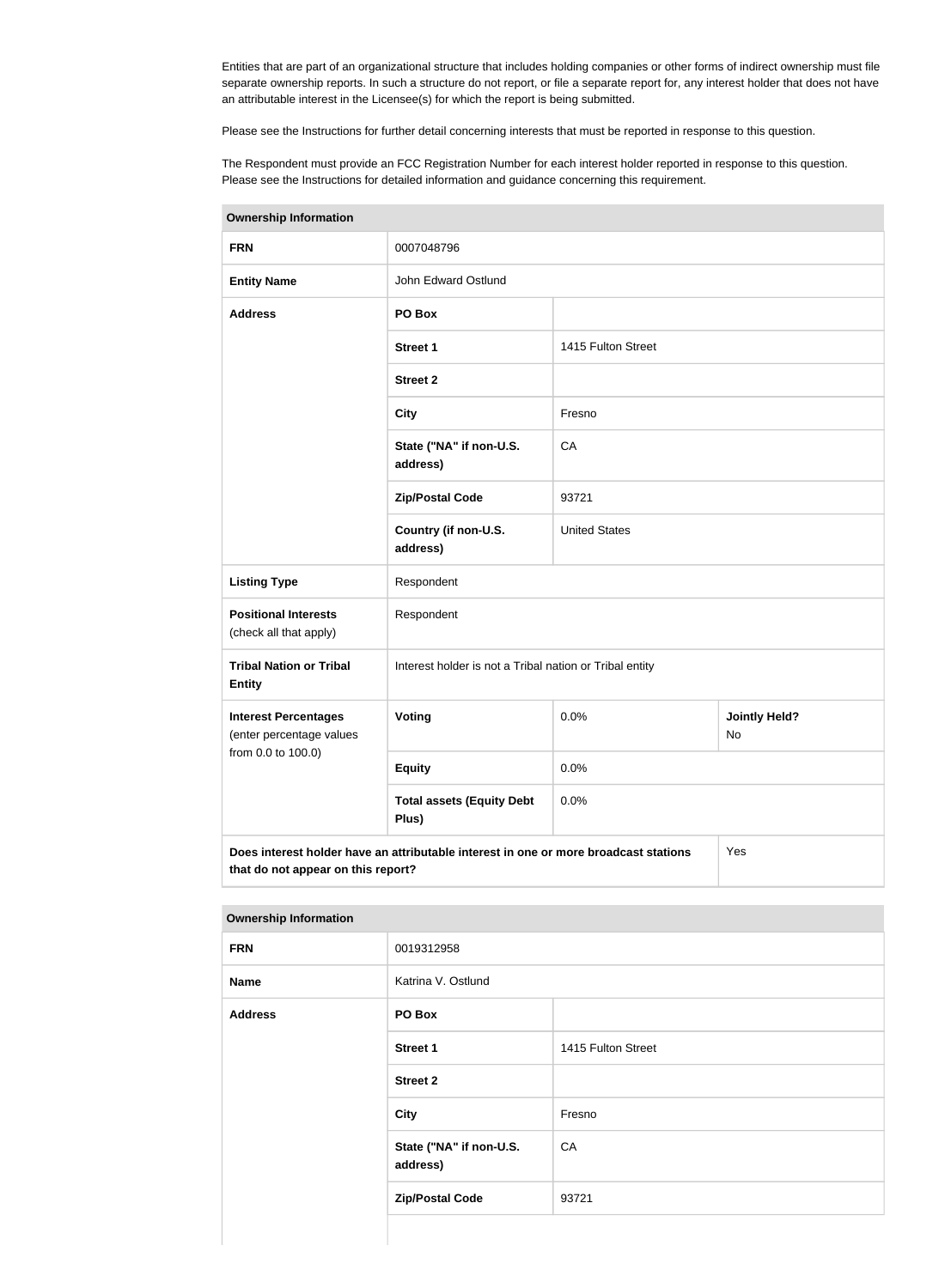|                                                              | Country (if non-U.S.<br>address)                                                     | <b>United States</b>   |                            |  |  |
|--------------------------------------------------------------|--------------------------------------------------------------------------------------|------------------------|----------------------------|--|--|
| <b>Listing Type</b>                                          | Other Interest Holder                                                                |                        |                            |  |  |
| <b>Positional Interests</b><br>(check all that apply)        | Other - joint tenant                                                                 |                        |                            |  |  |
| Citizenship, Gender,                                         | <b>Citizenship</b>                                                                   | <b>US</b>              |                            |  |  |
| <b>Ethnicity, and Race</b><br><b>Information (Natural</b>    | Gender                                                                               | Female                 |                            |  |  |
| Persons Only)                                                | <b>Ethnicity</b>                                                                     | Not Hispanic or Latino |                            |  |  |
|                                                              | Race                                                                                 | White                  |                            |  |  |
| <b>Interest Percentages</b><br>(enter percentage values      | <b>Voting</b>                                                                        | 50.0%                  | <b>Jointly Held?</b><br>No |  |  |
| from 0.0 to 100.0)                                           | <b>Equity</b>                                                                        | 50.0%                  |                            |  |  |
|                                                              | <b>Total assets (Equity Debt</b><br>Plus)                                            | 50.0%                  |                            |  |  |
| that do not appear on this report?                           | Does interest holder have an attributable interest in one or more broadcast stations |                        | Yes                        |  |  |
| interests, not reported in this filing are non-attributable. | (b) Respondent certifies that any interests, including equity, financial, or voting  |                        | Yes                        |  |  |

If "No," submit as an exhibit an explanation.

| (c) Does the Respondent or any reported interest holder<br>hold an attributable interest in any newspaper entities in<br>the same market as any station for which this report is | No. |
|----------------------------------------------------------------------------------------------------------------------------------------------------------------------------------|-----|
| filed, as defined in 47 C.F.R. Section 73.3555?                                                                                                                                  |     |
| If "Yes," provide information describing the interest(s), using                                                                                                                  |     |
| EITHER the subform OR the spreadsheet option below.                                                                                                                              |     |
| Respondents with a large number (50 or more) of entries to                                                                                                                       |     |
| submit should use the spreadsheet option.                                                                                                                                        |     |
| NOTE: Spreadsheets must be submitted in a special XML                                                                                                                            |     |
| Spreadsheet format with the appropriate structure that is                                                                                                                        |     |
| specified in the documentation. For instructions on how to                                                                                                                       |     |
| use the spreadsheet option to complete this question                                                                                                                             |     |
| (including templates to start with), please Click Here.                                                                                                                          |     |
| If using the subform, leave the percentage of total assets                                                                                                                       |     |
| (Equity Debt Plus) field blank for an interest holder unless                                                                                                                     |     |
| that interest holder has an attributable interest in the                                                                                                                         |     |
| newspaper entity solely on the basis of the Commission's                                                                                                                         |     |
| Equity Debt Plus attribution standard, 47 C.F.R. Section                                                                                                                         |     |
| 73.3555, Note 2(i). If using an XML Spreadsheet, enter "NA"                                                                                                                      |     |
| into the percentage of total assets (Equity Debt Plus) field                                                                                                                     |     |
| for an interest holder unless that interest holder has an                                                                                                                        |     |
| attributable interest in the newspaper entity solely on the                                                                                                                      |     |
| basis of the Commission's Equity Debt Plus attribution                                                                                                                           |     |
| standard.                                                                                                                                                                        |     |
| The Respondent must provide an FCC Registration Number                                                                                                                           |     |
| for each interest holder reported in response to this                                                                                                                            |     |
| question. Please see the Instructions for detailed information                                                                                                                   |     |
| and guidance concerning this requirement.                                                                                                                                        |     |